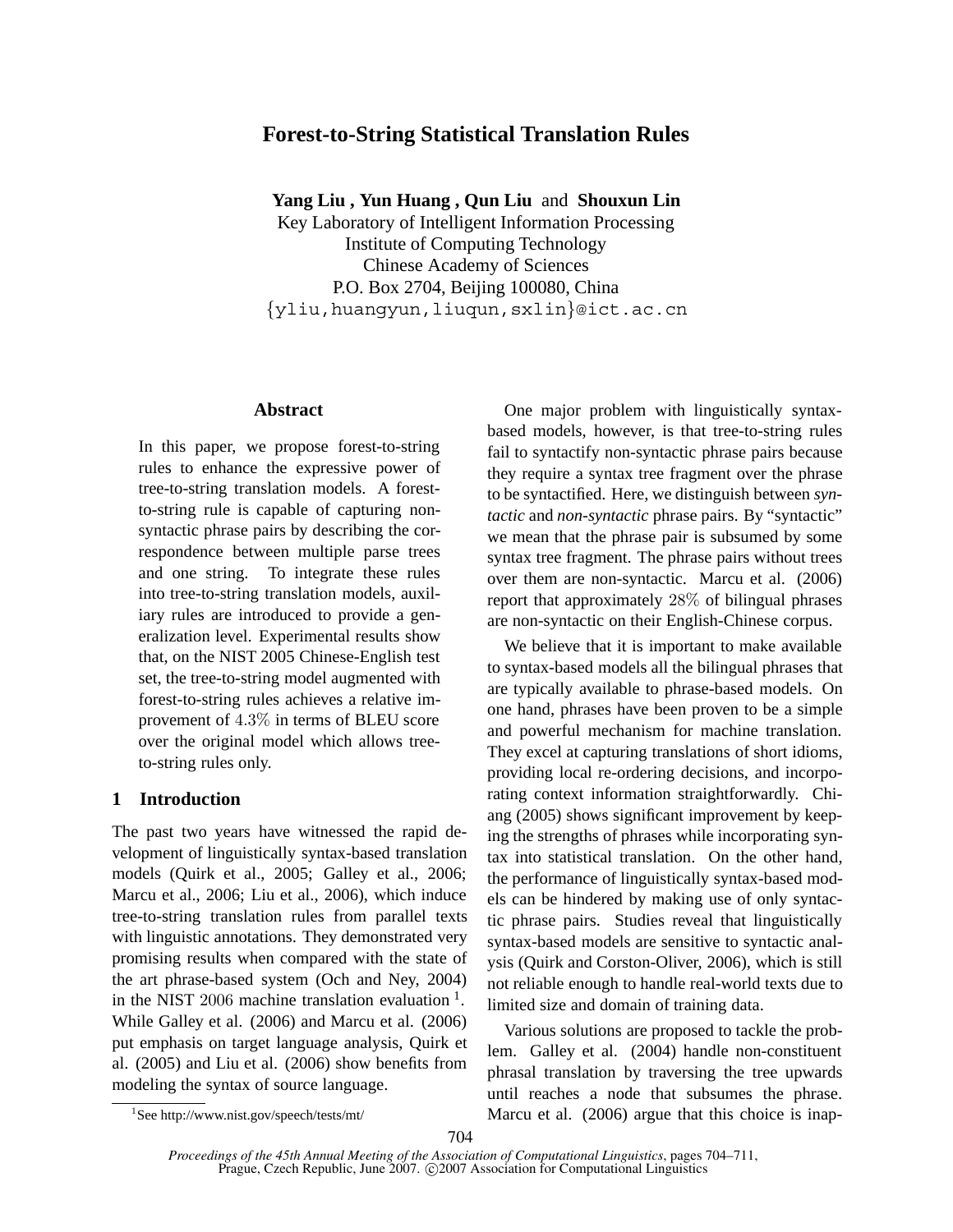propriate because large applicability contexts are required.

For a non-syntactic phrase pair, Marcu et al. (2006) create a xRS rule headed by a pseudo, nonsyntactic nonterminal symbol that subsumes the phrase and corresponding multi-headed syntactic structure; and one sibling xRS rule that explains how the non-syntactic nonterminal symbol can be combined with other genuine nonterminals so as to obtain genuine parse trees. The name of the pseudo nonterminal is designed to reflect how the corresponding rule can be fully realized. However, they neglect alignment consistency when creating sibling rules. In addition, it is hard for the naming mechanism to deal with more complex phenomena.

Liu et al. (2006) treat bilingual phrases as lexicalized TATs (Tree-to-string Alignment Template). A bilingual phrase can be used in decoding if the source phrase is subsumed by the input parse tree. Although this solution does help, only syntactic bilingual phrases are available to the TAT-based model. Moreover, it is problematic to combine the translation probabilities of bilingual phrases and TATs, which are estimated independently.

In this paper, we propose forest-to-string rules which describe the correspondence between multiple parse trees and a string. They can not only capture non-syntactic phrase pairs but also have the capability of generalization. To integrate these rules into tree-to-string translation models, auxiliary rules are introduced to provide a generalization level. As there is no pseudo node or naming mechanism, the integration of forest-to-string rules is flexible, relying only on their root nodes. The forest-to-string and auxiliary rules enable tree-to-string models to derive in a more general way, while the strengths of conventional tree-to-string rules still remain.

#### **2 Forest-to-String Translation Rules**

We define a tree-to-string rule r as a triple  $\langle \tilde{T}, \tilde{S}, \tilde{A} \rangle$ , which describes the alignment  $\tilde{A}$  between a source parse tree  $\tilde{T} = T(f_1^{J'})$  and a target string  $\tilde{S} = e_1^{I'}$ . A source string  $f_1^{J'}$ , which is the sequence of leaf nodes of  $T(f_1^{J'})$ , consists of both terminals (source words) and nonterminals (phrasal categories). A target string  $e_1^{\prime\prime}$  is also composed of both terminals (target words) and nonterminals (placeholders). An



Figure 1: An English sentence aligned with a Chinese parse tree.

alignment  $\tilde{A}$  is defined as a subset of the Cartesian product of source and target symbol positions:

$$
\tilde{A} \subseteq \{(j,i): j = 1,\ldots,J'; i = 1,\ldots,I'\}
$$

A derivation  $\theta = r_1 \circ r_2 \circ \dots \circ r_n$  is a leftmost composition of translation rules that explains how a source parse tree  $T = T(f_1^J)$ , a target sentence  $S = e_1^I$ , and the word alignment A are synchronously generated. For example, Table 1 demonstrates a derivation composed of only tree-to-string rules for the  $\langle T, S, A \rangle$  tuple in Figure 1<sup>2</sup>.

As we mentioned before, tree-to-string rules can not syntactify phrase pairs that are not subsumed by any syntax tree fragments. For example, for the phrase pair 〈"枪手 被", "*The gunman was"*〉 in Figure 1, it is impossible to extract an equivalent treeto-string rule that subsumes the same phrase pair because valid tree-to-string rules can not be multiheaded.

To address this problem, we propose *forest-tostring rules*<sup>3</sup> to subsume the non-syntactic phrase pairs. A forest-to-string rule  $r^4$  is a triple  $\langle \tilde{F}, \tilde{S}, \tilde{A} \rangle$ , which describes the alignment  $\tilde{A}$  between K source parse trees  $\tilde{F} = \tilde{T}_1^K$  and a target string  $\tilde{S}$ . The source string  $f_1^{J'}$  is therefore the sequence of leaf nodes of  $F$ .

*Auxiliary rules* are introduced to integrate forestto-string rules into tree-to-string translation models. An auxiliary rule is a special unlexicalized tree-tostring rule that allows multiple source nonterminals

<sup>&</sup>lt;sup>2</sup>We use "X" to denote a nonterminal in the target string. If there are more than one nonterminals, they are indexed.

<sup>&</sup>lt;sup>3</sup>The term "forest" refers to an ordered and finite set of trees.

<sup>&</sup>lt;sup>4</sup>We still use "r" to represent a forest-to-string rule to reduce notational overhead.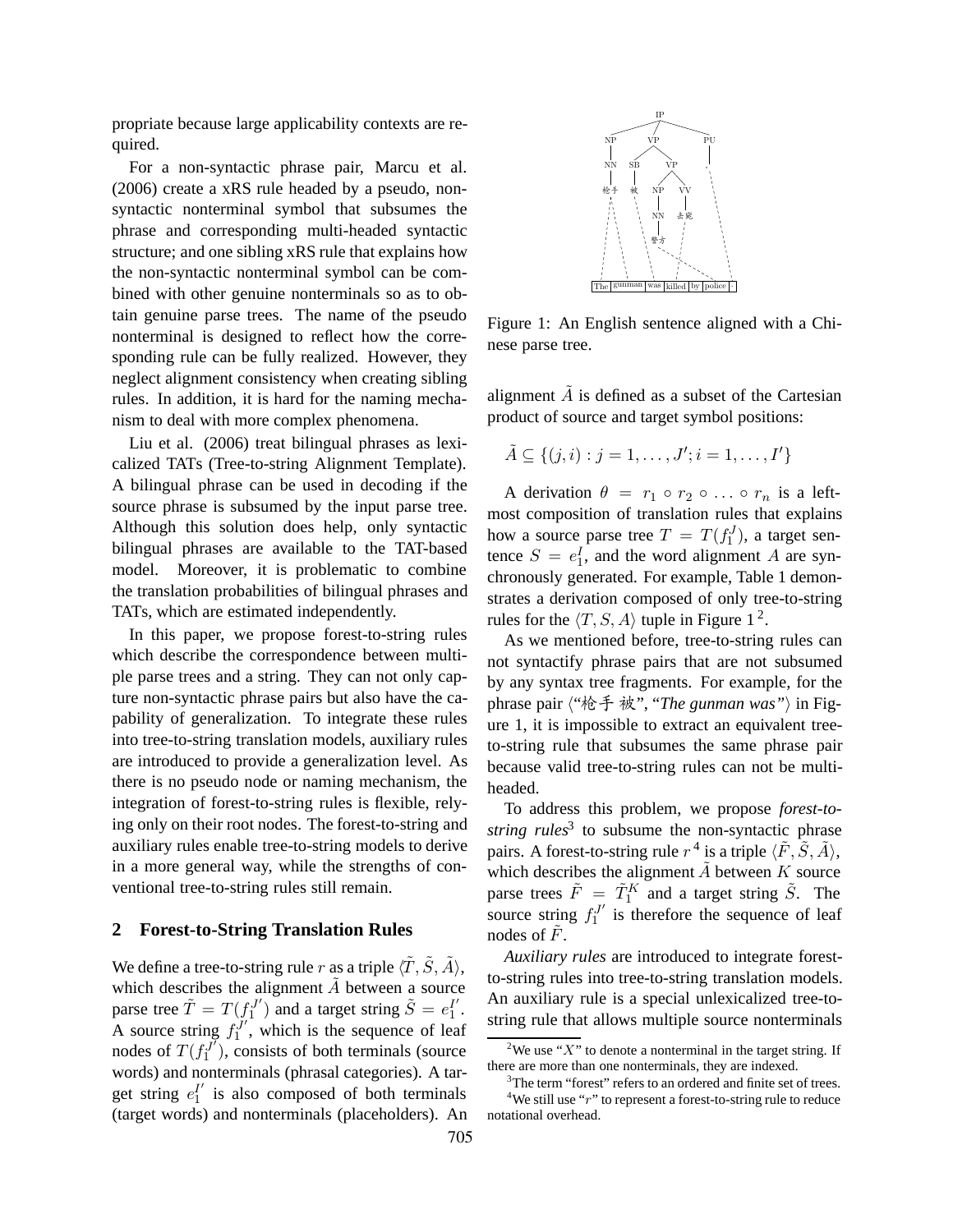| No. | Rule                        |                   |               |
|-----|-----------------------------|-------------------|---------------|
|     | ( IP(NP) ( VP) ( PU))       | $X_1 X_2 X_3$     | 1:12:23:3     |
| (2) | (NP(NN枪手))                  | The gunman        | $1:1\;1:2$    |
| (3) | (VP(SB被)(VP(NP(NN))(VV击毙))) | was killed by $X$ | $1:1$ 2:4 3:2 |
| (4) | ( NN 警方 )                   | police            | 1:1           |
| (5) | PU                          |                   | $1 \cdot 1$   |

Table 1: A derivation composed of only tree-to-string rules for Figure 1.

| No.              | Rule                    |                 |                   |
|------------------|-------------------------|-----------------|-------------------|
|                  | IP(NP)(VP(SB)(VP)) (PU) | $X_1 X_2$       | $1:1$ 2:1 3:2 4:2 |
| (2)              | $(NP(NN \n& f))$ (SB 被) | The gunman was  | $1:1\;1:2\;2:3$   |
| (3)              | (VP(NP)(VV 去毙))(PU.     | killed by $X$ . | 1:32:13:4         |
| $\left(4\right)$ | (NP(NN 警方))             | police          | $1 \cdot 1$       |

Table 2: A derivation composed of tree-to-string, forest-to-string, and auxiliary rules for Figure 1.

to correspond to one target nonterminal, suggesting that the forest-to-string rules that are rooted at such source nonterminals can be integrated.

For example, Table 2 shows a derivation composed of tree-to-string, forest-to-string, and auxiliary rules for the  $\langle T, S, A \rangle$  tuple in Figure 1.  $r_1$  is an auxiliary rule,  $r_2$  and  $r_3$  are forest-to-string rules, and  $r_4$  is a conventional tree-to-string rule.

Following Marcu et al. (2006), we define the probability of a tuple  $\langle T, S, A \rangle$  as the sum over all derivations  $\theta_i \in \Theta$  that are consistent with the tuple,  $c(\Theta) = \langle T, S, A \rangle$ . The probability of each derivation  $\theta_i$  is given by the product of the probabilities of all the rules  $p(r_i)$  in the derivation.

$$
Pr(T, S, A) = \sum_{\theta_i \in \Theta, c(\Theta) = \langle T, S, A \rangle} \prod_{r_j \in \theta_i} p(r_j) \tag{1}
$$

# **3 Training**

We obtain tree-to-string and forest-to-string rules from word-aligned, source side parsed bilingual corpus. The extraction algorithm is shown in Figure 2. Note that  $T'$  denotes either a tree or a forest.

For each span, the  $\langle$ tree/forest, string, alignment $\rangle$ triples are identified first. If a triple is consistent with the alignment, the *skeleton* of the triple is computed then. A skeleton  $s$  is a rule satisfying the following:

- 1.  $s \in \mathcal{R}(t)$ , s is induced from t.
- 2.  $node(T(s)) \geq 2$ , the tree/forest of s contains two or more nodes.
- 3.  $\forall r \in \mathcal{R}(t) \land node(T(r)) \geq 2, T(s) \subseteq T(r)$ , the tree/forest of  $s$  is the subgraph of that of any r containing two or more nodes.

1: **Input**: a source tree 
$$
T = T(f_1^J)
$$
, a target string

 $S = e_1^I$ , and word alignment A between them

2:  $\mathcal{R} := \emptyset$ 3: **for**  $u := 0$  to  $J - 1$  **do** 

4: **for**  $v := 1$  to  $J - u$  **do** 

```
5: identify the triple set T corresponding to
       span (v, v + u)
```

```
6: for each triple t = \langle T', S', A' \rangle \in T do
```

```
7: if \langle T', S' \rangle is not consistent with A then
```

```
8: continue
```

```
9: end if 10: if u =10: if u = 0 \land node(T') = 1 then
```

```
11: add t to \mathcal{R}
```

```
12: add \langle root(T'), "X", 1:1 \rangle to \mathcal{R}
```

```
13: else
14: compute the skeleton s of the triple t15: register rules that are built on s using rules
              extracted from the sub-triples of t:
              \mathcal{R} := \mathcal{R} \cup \mathit{build}(s, \mathcal{R})16: end if
```

```
17: end for
18: end for
```

```
19: end for
```
20: **Output:** rule set R

Figure 2: Rule extraction algorithm.

Given the skeleton and rules extracted from the sub-triples, the rules for the triple can be acquired.

For example, the algorithm identifies the following triple for span  $(1, 2)$  in Figure 1:

 $\langle ( NP(NN \nmid \hat{f}^2)) ( SB \nmid \hat{f}^2), 'The gunman was', 1:1 1:2 2:3 \rangle$ 

The skeleton of the triple is:

 $\langle (NP) (SB), "X_1 X_2", 1:1 2:2 \rangle$ 

As the algorithm proceeds bottom-up, five rules have already been extracted from the sub-triples, rooted at "NP" and "SB" respectively:

```
\langle (NP), "X", 1:1 \rangle\langle (N\hat{P}(NN)), "X", 1:1 \rangle\langle ( NP(NN \nmid \nbrace{ \pm 1 }, ), "The gunman", 1:1 1:2)
```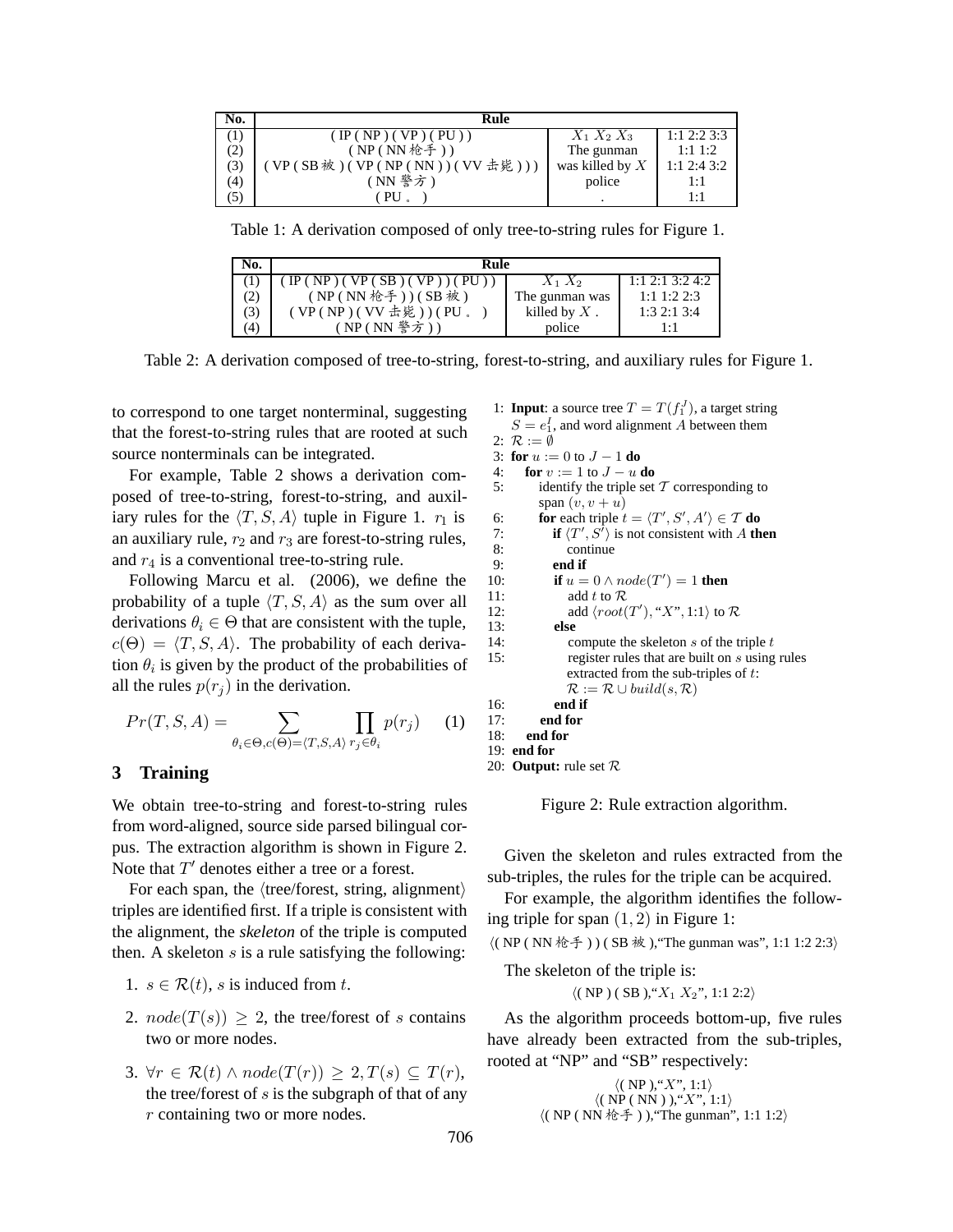| $\langle$ (SB), "X", 1:1 $\rangle$ |  |
|------------------------------------|--|
| ((SB 被), "was", 1:1)               |  |

Hence, we can obtain new rules by replacing the source and target symbols of the skeleton with corresponding rules and also by modifying the alignment information. For the above triple, the combination of the five rules produces  $2 \times 3 = 6$  new rules:

```
\langle (NP) (SB), "X_1 X_2", 1:1 2:2 \rangle\langle (NP)(SB \nmid x), "X was", 1:1 2:2 \rangle\langle (NP(NN)) (SB), "X_1 X_2", 1:1 2:2 \rangle\langle (NP(NN)) (SB \n} \n\& (N, "X was", 1:1 2:2)\langle (NP(NN\ \&\ \hat{f}))) (SB), "The gunman X", 1:1 1:2)
\langle ( NP(NN \&F)) ( SB \n{ <math>\&amp;</math> ), "The gunman was", 1:1 1:2 2:3 \rangle
```
Since we need only to check the alignment consistency, in principle all phrase pairs can be captured by tree-to-string and forest-to-string rules. To lower the complexity for both training and decoding, we impose four restrictions:

- 1. Both the first and the last symbols in the target string must be aligned to some source symbols.
- 2. The height of a tree or forest is no greater than h.
- 3. The number of direct descendants of a node is no greater than c.
- 4. The number of leaf nodes is no greater than l.

Although possible, it is infeasible to learn auxiliary rules from training data. To extract an auxiliary rule which integrates at least one forest-to-string rule, one need traverse the parse tree upwards until one reaches a node that subsumes the entire forest without violating the alignment consistency. This usually results in very complex auxiliary rules, especially on real-world training data, making both training and decoding very slow. As a result, we construct auxiliary rules in decoding instead.

#### **4 Decoding**

Given a source parse tree  $T(f_1^J)$ , our decoder finds the target yield of the single best derivation that has source yield of  $T(f_1^J)$ :

$$
\hat{S} = \underset{S, A}{\text{argmax}} Pr(T, S, A)
$$

$$
= \underset{S, A}{\text{argmax}} \sum_{\theta_i \in \Theta, c(\Theta) = \langle T, S, A \rangle} \prod_{r_j \in \theta_i} p(r_j)
$$

1: **Input**: a source parse tree  $T = T(f_1^J)$ 2: **for**  $u := 0$  to  $J - 1$  **do** 3: **for**  $v := 1$  to  $J - u$  **do**<br>4: **for each**  $T'$  spanning 4: **for each**  $T'$  spanning from v to  $v + u$  **do** 5: **if**  $T'$  is a tree **then** 6: **for each** usable tree-to-string rule r **do** 7: **for each** derivation  $\theta$  inferred from r and derivations in *matrix* **do** 8: add  $\theta$  to  $matrix[v, v + u, root(T')]$ 9: **end for** 10: **end for** 11: search subcell divisions  $\mathcal{D}[v, v + u]$ 12: **for each** subcell division  $d \in \mathcal{D}[v, v + u]$  **do** 13: **if** d contains at least one forest cell **then** 14: construct auxiliary rule r*<sup>a</sup>* 15: **for each** derivation  $\theta$  inferred from  $r_a$ and derivations in *matrix* **do** 16: add  $\theta$  to  $matrix[v, v + u, root(T')]$ 17: **end for** 18: **end if** 19: **end for** 20: **else** for each usable forest-to-string rule  $r$  do 22: **for each** derivation  $\theta$  inferred from r and derivations in *matrix* **do** 23: add  $\theta$  to *matrix*[v, v + u, ""]<br>24: **end for** 24: **end for** 25: **end for** search subcell divisions  $\mathcal{D}[v, v + u]$ 27: **end if** 28: **end for** 29: **end for** 30: **end for**

31: find the best derivation  $\hat{\theta}$  in *matrix*[1, *J*,  $root(T)$ ] and get the best translation  $\hat{S} = e(\hat{\theta})$ 

32: **Output:** a target string  $\hat{S}$ 

Figure 3: Decoding algorithm.

$$
\approx \underset{S, A, \theta}{\text{argmax}} \prod_{r_j \in \theta, c(\theta) = \langle T, S, A \rangle} p(r_j) \tag{2}
$$

Figure 3 demonstrates the decoding algorithm. It organizes the derivations into an array *matrix* whose cells  $matrix[j_1,j_2,X]$  are sets of derivations.  $[j_1,j_2,X]$  represents a tree/forest rooted at X spanning from  $j_1$  to  $j_2$ . We use the empty string "" to denote the pseudo root of a forest.

Next, we will explain how to infer derivations for a tree/forest provided a usable rule. If  $T(r) = T$ , there is only one derivation which contains only the rule  $r$ . This usually happens for leaf nodes. If  $T(r) \subset T'$ , the rule r resorts to derivations from subcells to infer new derivations. Suppose that the decoder is to translate the source tree in Figure 1 and finds a usable rule for  $[1, 5, "IP"]$ :

 $\langle (IP(NP)(VP)(PU)), "X_1 X_2 X_3", 1:1 2:2 3:3 \rangle$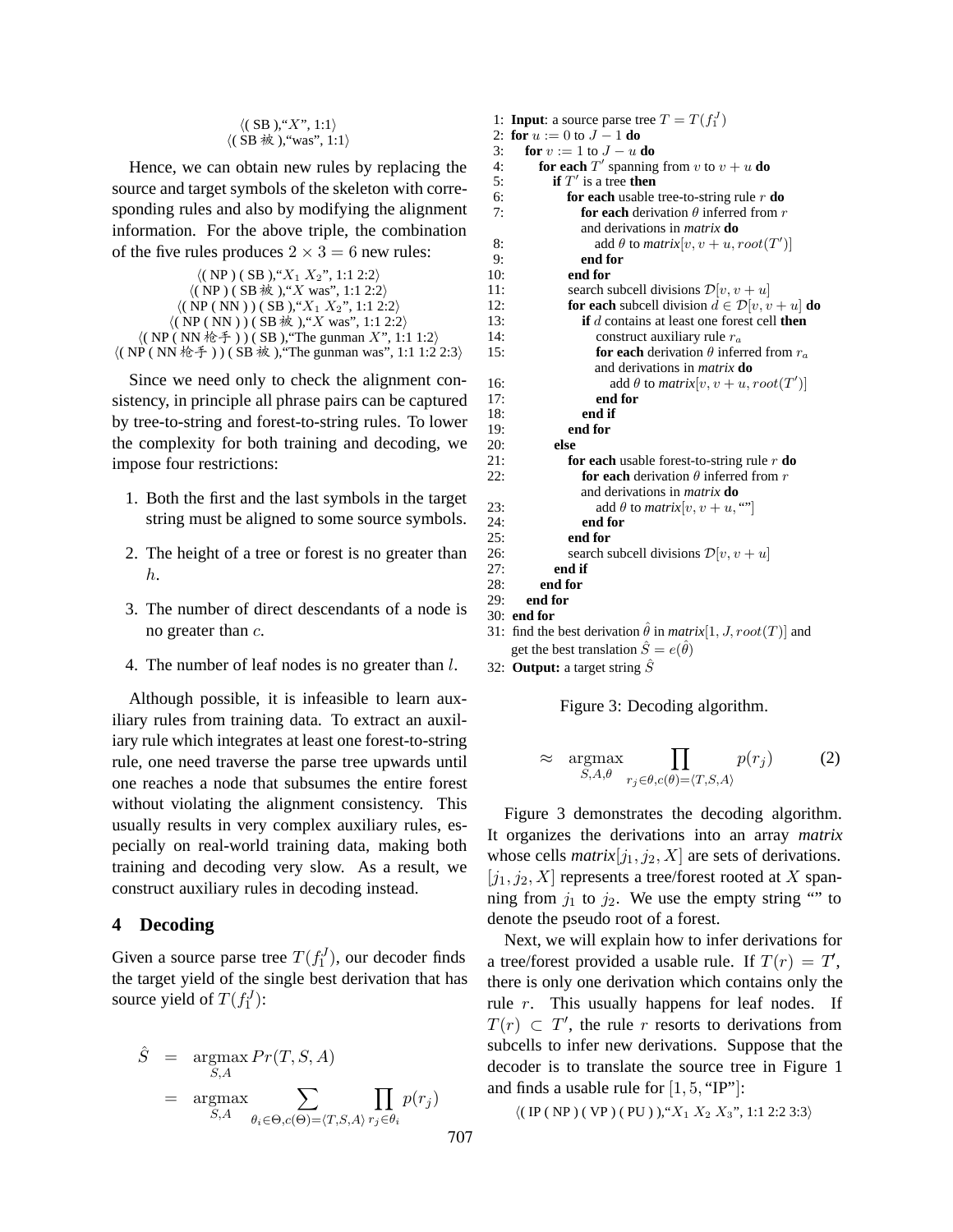| <b>Subcell Division</b>    | <b>Auxiliary Rule</b>           |               |                         |
|----------------------------|---------------------------------|---------------|-------------------------|
| [1, 1][2, 2][3, 5]         | ( IP(NP) ( VP(SB) ( VP)) ( PU)) | $X_1 X_2 X_3$ | 1:1 2:2 3:3 4:3         |
| $[1, 2]$ $[3, 4]$ $[5, 5]$ | ( IP(NP) ( VP(SB) ( VP)) ( PU)) | $X_1 X_2 X_3$ | $1:1\ 2:1\ 3:2\ 4:3$    |
| [1,3][4,5]                 | IP(NP)<br>$SB$ )(<br>VP ( NP    | $X_1\,X_2$    | 1:1, 2:1, 3:1, 4:2, 5:2 |
| 1 2,5                      | $'$ IP ( NP ) ( VP ) ( PU ).    | $X_1 X_2$     | 1:12:23:2               |

Table 3: Subcell divisions and corresponding auxiliary rules for the source tree in Figure 1

Since the decoding algorithm proceeds in a bottom-up fashion, the uncovered portions have already been translated.

For  $[1, 1, "NP"]$ , suppose that we can find a derivation in *matrix*:

 $\langle ( NP(NN \nmid \nbrace{ \mathcal{F} } ) )$ , "The gunman", 1:1 1:2 $\rangle$ 

For [2, 4, "VP"], we find a derivation in *matrix*:

$$
\langle (\text{ VP} (\text{ SB } \text{被} ) (\text{ VP} (\text{ NP} (\text{ NN} )) (\text{VV} \pm \text{)}),
$$
  
"was killed by X", 1:1 2:4 3:2)  
 
$$
\langle (\text{ NN } \text{ * } \text{ % } ),
$$
 "policy", 1:1)

For [5, 5, "PU"], we find a derivation in *matrix*:  $\langle (PU, \cdot), "". \cdot, 1:1 \rangle$ 

Henceforth, we get a derivation for  $[1, 5, "IP$ "], shown in Table 1.

A translation rule r is said to be *usable* to an input tree/forest  $T'$  if and only if:

- 1.  $T(r) \subseteq T'$ , the tree/forest of r is the subgraph of  $T^{\prime}$ .
- 2.  $root(T(r)) = root(T')$ , the root sequence of  $T(r)$  is identical to that of  $T'$ .

For example, the following rules are usable to the tree "( NP ( NR 中国 ) ( NN 经济 ) )":

 $\langle (NP ( NR) ( NN) ), "X<sub>1</sub> X<sub>2</sub>", 1:2 2:1 \rangle$  $\langle ( NP ( NR \not\equiv \mathbb{R}) ( NN )$ ), "China X", 1:12:2)  $\langle (NP(NR \not\equiv \mathbb{E}) (NN \nleq \aleph)$ , "China economy", 1:1 2:2 $\rangle$ 

Similarly, the forest-to-string rule

 $\langle ( ( NP ( NR) ( NN) ) ( VP) ), "X<sub>1</sub> X<sub>2</sub> X<sub>3</sub>", 1:2 2:1 3:3 \rangle$ 

is usable to the forest

( NP ( NR 布什 )( NN 总统 ) )( VP (VV 发表 )( NN 演讲 ) )

As we mentioned before, auxiliary rules are special unlexicalized tree-to-string rules that are built in decoding rather than learnt from real-world data. To get an auxiliary rule for a cell, we need first identify its *subcell division*.

A cell sequence  $c_1, c_2, \ldots, c_n$  is referred to as a subcell division of a cell  $c$  if and only if:

1.  $c_1 \nbeq in = c \nbeq in$ 

1: **Input**: a cell  $[j_1, j_2]$ , the derivation array *matrix*, the subcell division array D

2: **if**  $j_1 = j_2$  **then** 

3:  $\hat{p} := 0$ 4: **for each** derivation  $\theta$  in *matrix*[ $j_1, j_2, \cdot$ ] **do**<br>5:  $\hat{p} := max(p(\theta), \hat{p})$  $\hat{p} := max(p(\theta), \hat{p})$ 

6: **end for**<br>7: **add**  $\{[\,i_1\,]$ add  $\{[j_1, j_2]\} : \hat{p}$  to  $\mathcal{D}[j_1, j_2]$ 

8: **else** 9: **if**  $[i_1, j_2]$  is a forest cell **then** 

9: If 
$$
[j_1, j_2]
$$
 is a forest cell then  
10:  $\hat{p} := 0$ 

11: **for each** derivation  $\theta$  in *matrix*[j<sub>1</sub>, j<sub>2</sub>, ·] **do**<br>12:  $\hat{p} := max(p(\theta), \hat{p})$  $\hat{p} := max(p(\theta), \hat{p})$ 13: **end for** 14: add  $\{[j_1, j_2]\} : \hat{p}$  to  $\mathcal{D}[j_1, j_2]$ <br>15: **end if** 15: **end if** 16: **for**  $j := j_1$  to  $j_2 - 1$  **do** 17: **for each** division  $d_1 \in \mathcal{D}[j_1, j]$  **do** 

```
18: for each division d_2 \in \mathcal{D}[j + 1, j_2] do<br>19: create a new division: d := d_1 \oplus d_219: create a new division: d := d_1 \oplus d_2<br>20: add d to \mathcal{D}[j_1, j_2]
```

```
20: add d to \mathcal{D}[j_1, j_2]<br>21: end for
                 end for
22: end for<br>23 end for
```

```
end for
```

```
24: end if
```
25: **Output:** subcell divisions  $\mathcal{D}[j_1, j_2]$ 

Figure 4: Subcell division search algorithm.

2.  $c_n$  end = c.end

```
3. c_i end +1 = c_{i+1}.begin, 1 \leq j \leq n
```
 ) ) nonterminals, the number of which is identical to Given a subcell division, it is easy to construct the auxiliary rule for a cell. For each subcell, one need transverse the parse tree upwards until one reaches nodes that subsume it. All descendants of these nodes are dropped. The target string consists of only that of subcells. To limit the search space, we assume that the alignment between the source tree and the target string is monotone.

Table 3 shows some subcell divisions and corresponding auxiliary rules constructed for the source tree in Figure 1. For simplicity, we ignore the root node label.

There are  $2^{n-1}$  subcell divisions for a cell which has a length of  $n$ . We need only consider the sub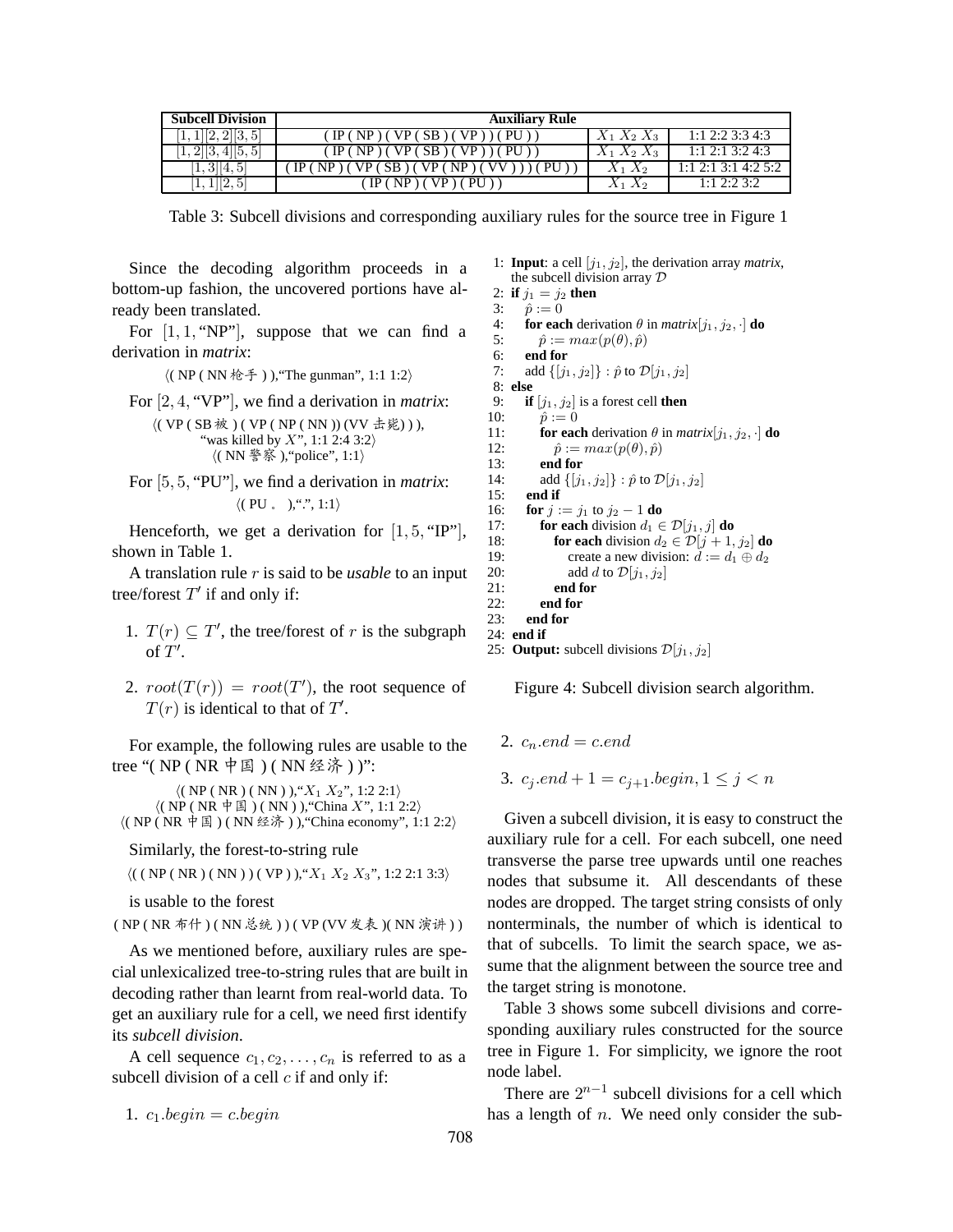cell divisions which contain at least one forest cell because tree-to-string rules have already explored those contain only tree cells.

The actual search algorithm for subcell divisions is shown in Figure 4. We use  $matrix[j_1,j_2, \cdot]$  to denote all trees or forests spanning from  $j_1$  to  $j_2$ . The subcell divisions and their associated probabilities are stored in an array D. We define an operator  $\oplus$ between two divisions: their cell sequences are concatenated and the probabilities are accumulated.

As sometimes there are no usable rules available, we introduce *default* rules to ensure that we can always get a translation for any input parse tree. A default rule is a tree-to-string rule<sup>5</sup>, built in two ways:

- 1. If the input tree contains only one node, the target string of the default rule is equal to the source string.
- 2. If the height of the input tree is greater than one, the tree of the default rule contains only the root node and its direct descendants of the input tree, the string contains only nonterminals, and the alignment is monotone.

To speed up the decoder, we limit the search space by reducing the number of rules used for each cell. There are two ways to limit the rule table size: by a fixed limit a of how many rules are retrieved for each cell, and by a probability threshold  $\alpha$  that specify that the rule probability has to be above some value. Also, instead of keeping the full list of derivations for a cell, we store a top-scoring subset of the derivations. This can also be done by a fixed limit b or a threshold  $\beta$ . The subcell division array  $\mathcal{D}$ , in which divisions containing forest cells have priority over those composed of only tree cells, is pruned by keeping only a-best divisions.

Following Och and Ney (2002), we base our model on log-linear framework and adopt the seven feature functions described in (Liu et al., 2006). It is very important to balance the preference between conventional tree-to-string rules and the newlyintroduced forest-to-string and auxiliary rules. As the probabilities of auxiliary rules are not learnt from training data, we add a feature that sums up the node count of auxiliary rules of a derivation to penalize the use of forest-to-string and auxiliary rules.

# **5 Experiments**

In this section, we report on experiments with Chinese-to-English translation. The training corpus consists of 31, 149 sentence pairs with 843, 256 Chinese words and 949, 583 English words. For the language model, we used SRI Language Modeling Toolkit (Stolcke, 2002) to train a trigram model with modified Kneser-Ney smoothing (Chen and Goodman, 1998) on the 31, 149 English sentences. We selected 571 short sentences from the 2002 NIST MT Evaluation test set as our development corpus, and used the 2005 NIST MT Evaluation test set as our test corpus. Our evaluation metric is BLEU-4 (Papineni et al., 2002), as calculated by the script mteval-v11b.pl with its default setting except that we used case-sensitive matching of  $n$ -grams. To perform minimum error rate training (Och, 2003) to tune the feature weights to maximize the system's BLEU score on development set, we used the script optimizeV5IBMBLEU.m (Venugopal and Vogel, 2005).

We ran GIZA++ (Och and Ney, 2000) on the training corpus in both directions using its default setting, and then applied the refinement rule "diagand" described in (Koehn et al., 2003) to obtain a single many-to-many word alignment for each sentence pair. Next, we employed a Chinese parser written by Deyi Xiong (Xiong et al., 2005) to parse all the 31, 149 Chinese sentences. The parser was trained on articles 1-270 of Penn Chinese Treebank version 1.0 and achieved 79.4% in terms of F1 measure.

Given the word-aligned, source side parsed bilingual corpus, we obtained bilingual phrases using the training toolkits publicly released by Philipp Koehn with its default setting. Then, we applied extraction algorithm described in Figure 2 to extract both tree-to-string and forest-to-string rules by restricting  $h = 3$ ,  $c = 5$ , and  $l = 7$ . All the rules, including bilingual phrases, tree-to-string rules, and forest-tostring rules, are filtered for the development and test sets.

According to different levels of lexicalization, we divide translation rules into three categories:

<sup>&</sup>lt;sup>5</sup>There are no default rules for forests because only tree-tostring rules are essential to tree-to-string translation models.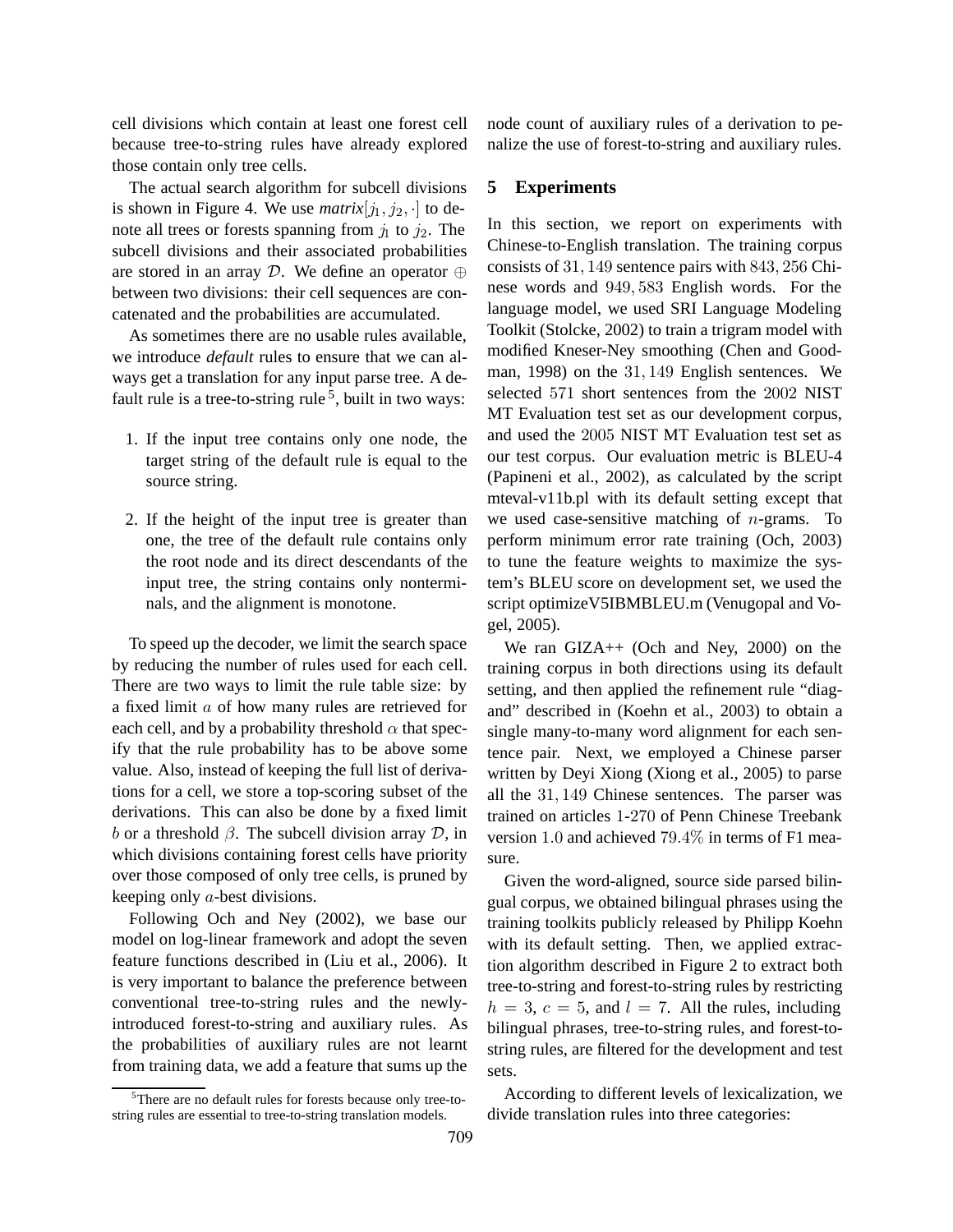| Rule      |          | р        | ПI     | <b>Total</b> |
|-----------|----------|----------|--------|--------------|
| <b>BP</b> | 251, 173 |          |        | 251, 173     |
| TR        | 56,983   | 41,027   | 3.529  | 101,539      |
| <b>FR</b> | 16.609   | 254, 346 | 25,051 | 296,006      |

Table 4: Number of rules used in experiments (BP: bilingual phrase, TR: tree-to-string rule, FR: forestto-string rule; L: lexicalized, P: partial lexicalized, U: unlexicalized).

| <b>System</b> | <b>Rule Set</b> | <b>BLEU4</b>        |
|---------------|-----------------|---------------------|
| Pharaoh       | ВP              | $0.2182 \pm 0.0089$ |
|               | <b>RP</b>       | $0.2059 \pm 0.0083$ |
| Lynx          | <b>TR</b>       | $0.2302 \pm 0.0089$ |
|               | $TR + BP$       | $0.2346 \pm 0.0088$ |
|               | $TR + FR + AR$  | $0.2402 \pm 0.0087$ |

Table 5: Comparison of Pharaoh and Lynx with different rule sets.

- 1. *lexicalized*: all symbols in both the source and target strings are terminals
- 2. *unlexicalized*: all symbols in both the source and target strings are nonterminals
- 3. *partial lexicalized*: otherwise

Table 4 shows the statistics of rules used in our experiments. We find that even though forest-to-string rules are introduced the total number (i.e. 73, 592) of lexicalized tree-to-string and forest-to-string rules is still far less than that (i.e. 251, 173) of bilingual phrases. This difference results from the restriction we impose in training that both the first and last symbols in the target string must be aligned to some source symbols. For the forest-to-string rules, partial lexicalized ones are in the majority.

We compared our system Lynx against a freely available phrase-based decoder Pharaoh (Koehn et al., 2003). For Pharaoh, we set  $a = 20$ ,  $\alpha = 0$ ,  $b = 100$ ,  $\beta = 10^{-5}$ , and distortion limit  $dl = 4$ . For Lynx, we set  $a = 20$ ,  $\alpha = 0$ ,  $b = 100$ , and  $\beta = 0$ . Two postprocessing procedures ran to improve the outputs of both systems: OOVs removal and recapitalization.

Table 5 shows results on test set using Pharaoh and Lynx with different rule sets. Note that Lynx is capable of using only bilingual phrases plus de-

| <b>Forest-to-String Rule Set</b> | <b>BLEU4</b>        |
|----------------------------------|---------------------|
| None                             | $0.2225 \pm 0.0085$ |
|                                  | $0.2297 \pm 0.0081$ |
|                                  | $0.2279 \pm 0.0083$ |
| IΙ                               | $0.2270 \pm 0.0087$ |
| $L + P + U$                      | $0.2312 \pm 0.0082$ |

Table 6: Effect of lexicalized, partial lexicalized, and unlexicalized forest-to-string rules.

fault rules to perform monotone search. The 95% confidence intervals were computed using Zhang's significance tester (Zhang et al., 2004). We modified it to conform to NIST's current definition of the BLEU brevity penalty. We find that Lynx outperforms Pharaoh significantly. The integration of forest-to-string rules achieves an absolute improvement of 1.0% (4.3% relative) over using tree-tostring rules only. This difference is statistically significant ( $p < 0.01$ ). It also achieves better result than treating bilingual phrases as lexicalized tree-tostring rules. To produce the best result of 0.2402, Lynx made use of 26, 082 tree-to-string rules, 9, 219 default rules, 5, 432 forest-to-string rules, and 2, 919 auxiliary rules. This suggests that tree-to-string rules still play a central role, although the integration of forest-to-string and auxiliary rules is really beneficial.

Table 6 demonstrates the effect of forest-to-string rules with different lexicalization levels. We set  $a = 3, \alpha = 0, b = 10, \text{ and } \beta = 0$ . The second row "None" shows the result of using only tree-to-string rules. "L" denotes using tree-to-string rules and lexicalized forest-to-string rules. Similarly, "L+P+U" denotes using tree-to-string rules and all forest-tostring rules. We find that lexicalized forest-to-string rules are more useful.

# **6 Conclusion**

In this paper, we introduce forest-to-string rules to capture non-syntactic phrase pairs that are usually unaccessible to traditional tree-to-string translation models. With the help of auxiliary rules, forest-tostring rules can be integrated into tree-to-string models to offer more general derivations. Experiment results show that the tree-to-string model augmented with forest-to-string rules significantly outperforms